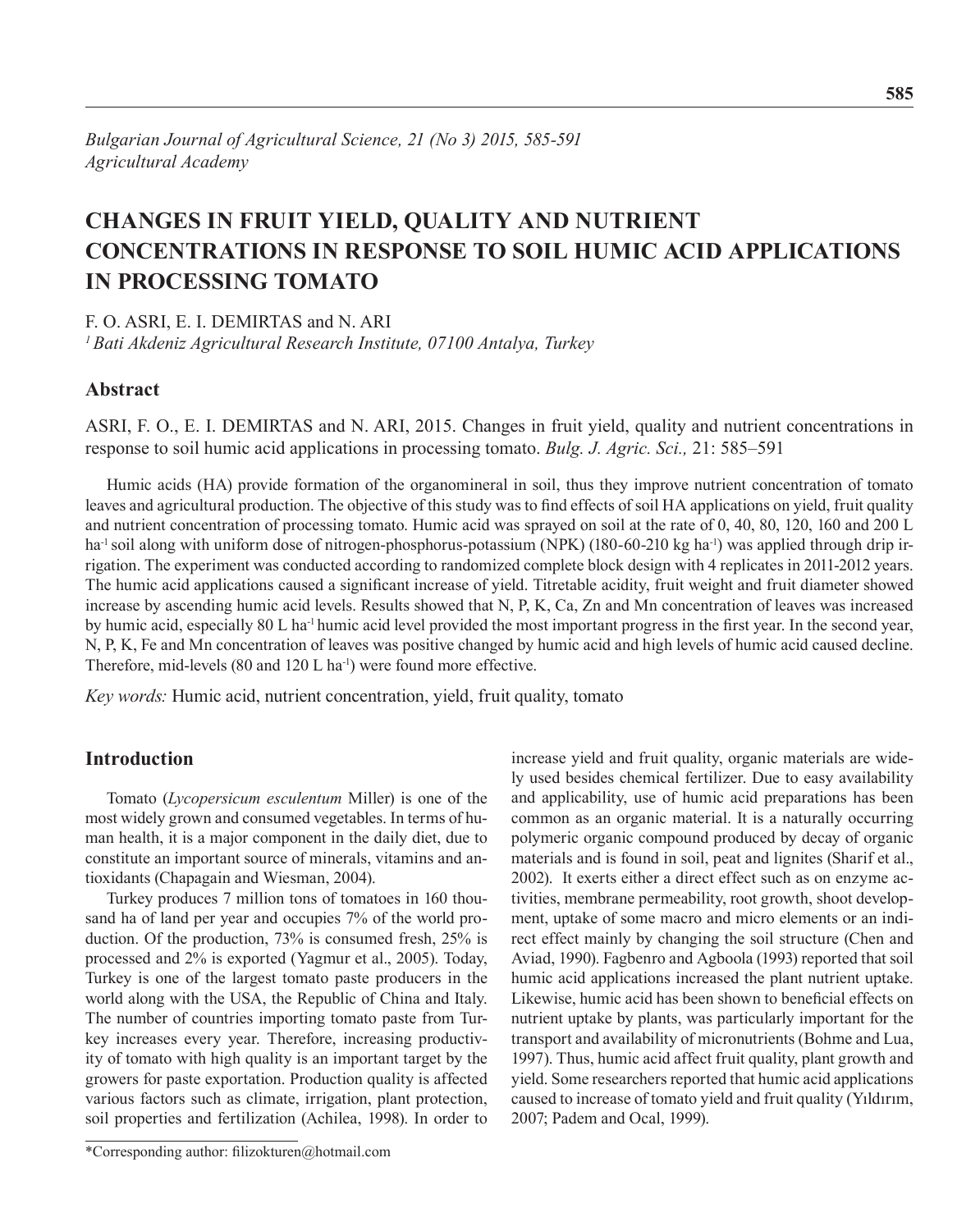The effects of humic acid on plant growth are very complex and can be change depending on many factors. The main objective of this study was determined to effect of the humic acid on yield, fruit quality and nutrient concentrations of processing tomato plants.

#### **Materials and Methods**

#### **Experimental Design**

Field trials were conducted in Antalya, Turkey in 2011 and 2012. Experimental areas were located at 1020 m elevation. Generally, Mediterranean continental climates dominate in the region; summers are arid and hot while winters are warm and rainy. Some chemical and physical properties of the soils used in the research are shown in Table 1. The soil used in this study was taken from 30 cm depth of the field.

Kero F1 tomato (Lycopercium esculentum L.) paste variety, was used as test plant and 40 plants per plot were established  $(60 \times 80) \times 120$  cm apart in 23 m<sup>2</sup>. Seedlings were planted on May 6 in 2011 and May 17 in 2012. The field trials were arranged according to randomized complete block design with four replications. Humic acid used in trials was produced by Turkey Coal Enterprises Institution. This material was derived from leonardite and contains humic acid 15%, organic matter 5% and potassium oxide 2%. Soil application levels of humic acid were 0 (control), 40, 80, 120, 160, 200 L ha<sup>-1</sup>. Humic acid was applied to soil at one time before planting and incorporated into soil.  $180 \text{ kg}$  ha<sup>-1</sup> N,  $60 \text{ kg}$  ha<sup>-1</sup> P,  $210$ 

#### **Table 1 Some Physical and Chemical Parameters of Experimental Areas**

| Measured parameters                                     | 2011            | 2012  |  |  |
|---------------------------------------------------------|-----------------|-------|--|--|
| $N(\%)$                                                 | 0.150           | 0.120 |  |  |
| $P$ (mg kg <sup>-1</sup> )                              | 29              | 40    |  |  |
| $K$ (mg kg <sup>-1</sup> )                              | 302             | 394   |  |  |
| $Ca$ (mg kg <sup>-1</sup> )                             | 3288            | 3723  |  |  |
| $Mg$ (mg kg <sup>-1</sup> )                             | 479             | 488   |  |  |
| Fe $(mg kg-1)$                                          | 2.57            | 3.38  |  |  |
| $\text{Zn}$ (mg kg <sup>-1</sup> )                      | 0.84            | 1.16  |  |  |
| $Mn$ (mg kg <sup>-1</sup> )                             | 1.12            | 1.82  |  |  |
| $Cu$ (mg $kg^{-1}$ )                                    | 3.50            | 4.24  |  |  |
| $B$ (mg kg <sup>-1</sup> )                              | 0.44            | 0.51  |  |  |
| pH (1:2.5 distilled water)                              | 7.90            | 8.00  |  |  |
| $EC_{25}$ (1:2.5 distilled water) (dS m <sup>-1</sup> ) | 0.160           | 0.240 |  |  |
| $CaCO3(\%)$                                             | 26.3            | 27    |  |  |
| Organic matter $(\% )$                                  | 1.80            | 1.70  |  |  |
| Texture                                                 | Silty Clay Loam |       |  |  |

kg ha-1 K being supplied from ammonium nitrate, mono ammonium phosphate and potassium nitrate. Nutrient solution was applied by drip irrigation.

#### **Laboratory Determinations**

Harvest was performed when fruits reached the completely ripe stage, with 100% of their surface presenting red colorations. A representative sample (15 fruits) from each treatment was submitted for analytical processing. The following traits were analyzed in the fruits: a) Total soluble solids (TSS), determined with digital refractometer (Wang et al., 1996); b) titratable acidity (TA), determined by titration with 0.1 N NaOH and expressed as citric acid percentage (Cemeroglu, 1992); c) pH of the extracted fruit juice, measured by pH-meter; d) EC of the extracted fruit juice, measured by EC-meter; e) fruit weight determined by weighing; f) fruit diameter (mm) measured by digital compass; g) skin colour individual fruits marked at the equatorial region (3 opposite regions per fruit) and color recorded as L\*, a\* and b\* values with a Minolta Chroma Meter CR-200 (Minolta Camera Co Ltd, Japan).

Fruits were separated as marketable and non-marketable (cracked, damaged and infected) and only marketable ones were used to calculate yield (Atiyeh et al., 2000). The first harvest was 111 days, the second 131 days after transplanting in the first year. In the second year, the first harvest was 100 days, the second 120 days after transplanting.

In the middle of the vegetation period, plant samples were taken, dried at 65°C, dry weights were determined and plant samples were wet digested by using  $HNO<sub>3</sub><sup>+</sup> HClO<sub>4</sub>(4:1) mix$ ture. P, K, Ca, Mg, Fe, Zn, Mn and Cu in the same solution were determined by using ICP-OES (Kacar and Inal, 2008). Total N content of the samples were analyzed according to a modified Kjeldahl method (Bremner, 1965).

### **Statistical analysis**

Analysis of variance was performed to evaluate differences in measured parameters. Thereafter, parameters were compared by least significant difference test (LSD,  $p \le 0.05$ )

# **Results and Discussion**

**Effect of Humic Acid on Yield and Fruit Quality of Tomato Plants:** Humic acid applications had a significant effect on yield ( $p < 0.001$ ) in first year, the yields varied between 4.60 and 7.51 kg plant<sup>1</sup>. The highest values were obtained from 200 L ha<sup>-1</sup> and the lowest from 40 L ha<sup>-1</sup> (Table 2). Except for application of 40 L ha $^{-1}$ , all the applications increased yields compared to the control. Humic acid applications increased yield in the rate of about 8.72% to 42.5% com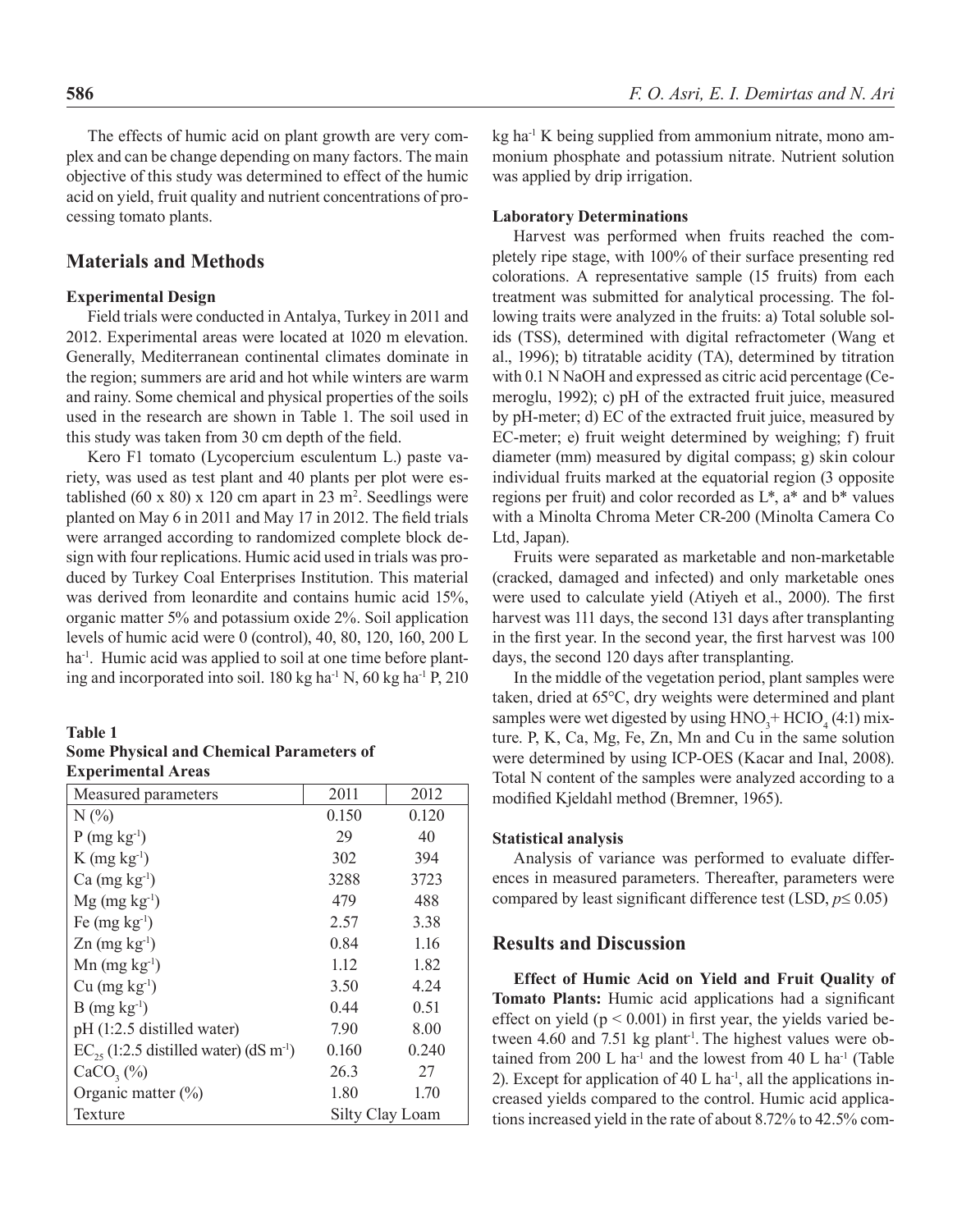pared to control. In the 2<sup>nd</sup> year, the effects of applications on the yield of tomato were found statistically significant ( $p <$ 0.05). There was no statistically difference between humic acid applications. At the same time, the highest yield value was obtained from 160 L ha<sup>-1</sup> which was higher  $30\%$  over the control. Gezgin et al., (2010) found that mineral fertilization (NPK) with  $120 \text{ L}$  ha<sup>-1</sup> humic acid application was the most appreciable effect on tuber yield (14.4% increase over the control). Saruhan et al. (2011) reported that wheat grain yield increased 43.86% as the average of two years depending on soil humic acid application. It is thought that the observed yield increase may not be associated with low amount of nutrients supplied by the HA, rather it might also be associated with its beneficial effect on soil physicochemical and biological properties (Brannon and Sommers, 1985). Furthermore, this increase may be concerned with plant photosynthetic rates. Liu et al. (1998) reported that the photosynthetic rates and root mass of creeping bent grass grown in Hoagland's nutrient solution were significantly increased by HA added at the rate of 400 mg  $L^{-1}$ .

 Soluble solid content is of major economic value for the processing tomato industry, since even a small increase can significantly enhance yield and decrease the cost of dehydration of puree into sauce and paste. This quality criterion varies depends on a high leaf area: fruit ratio, the rate of assimilate export from leaves, rate of import of assimilates by fruits and fruit C metabolism (Hewitt et al., 1982). Results showed that there was no significant effect observed in the two years (Table 2). Similar results were reported by Selim et al. (2012).

Organic acids are not only important for the flavor of tomatoes, but also play an important part in the preservation of canned tomato products. Soil humic acid applications had a positive effect on titratable acidity (TA). In the first year, the highest value (0.37 g 100 ml<sup>-1</sup>) was observed by 160 L ha<sup>-1</sup> (15% increase with respect to the control). In the second year, humic acid applications increased titratable acidity content compared to control but there was no statistically difference between humic acid applications. Generally titratable acidity content of the samples was higher in the  $2<sup>nd</sup>$  year than that of the 1st year. This situation may be resulted from soil K concentration, because 2nd year experimental area soil K concentration was higher than that of 1<sup>st</sup> year (Table 1). Wang et al. (2009) reported that increasing K fertilization enhanced TA levels in tomato fruits. Petro-Turza (1987) found that the soil K content most affects the TA concentration in the fruits, since plants have to produce more organic acids to neutralize absorbed  $K^+$  when a large amount of K are applied.

### **Table 2 The Effects of Soil Humic Acid on Fruit Quality and Yield**

| Treatments               | Yield $(kg$ plant <sup>1</sup> ) |                   | TSS content $\left(\frac{9}{0}\right)$ |      | Titratable acidity (%) |                   | pH of fruit juice |                   | EC of fruit juice  |      |
|--------------------------|----------------------------------|-------------------|----------------------------------------|------|------------------------|-------------------|-------------------|-------------------|--------------------|------|
|                          | 2011                             | 2012              | 2011                                   | 2012 | 2011                   | 2012              | 2011              | 2012              | 2011               | 2012 |
| $0 L$ ha <sup>-1</sup>   | 5.27c                            | 4.12 <sub>b</sub> | 3.53                                   | 3.75 | 0.32d                  | 0.41 <sub>b</sub> | 4.43              | 4.50 <sub>b</sub> | 4.22d              | 4.47 |
| $40 L$ ha <sup>-1</sup>  | 4.60d                            | 5.30a             | 3.97                                   | 4.50 | $0.36$ ab              | 0.43a             | 4.53              | $4.60$ ab         | 4.96c              | 5.51 |
| $80 L$ ha <sup>-1</sup>  | 6.74 <sub>b</sub>                | 5.26 a            | 4.50                                   | 4.00 | $0.33$ cd              | 0.44a             | 4.54              | 4.70a             | 5.26 <sub>bc</sub> | 4.85 |
| $120 L$ ha <sup>-1</sup> | 5.73 c                           | 5.24 a            | 3.80                                   | 4.12 | $0.34$ bcd             | 0.43a             | 4.47              | 4.70a             | 5.66ab             | 5.28 |
| $160 L$ ha <sup>-1</sup> | 7.39a                            | 5.38 a            | 3.78                                   | 4.50 | 0.37a                  | 0.43a             | 4.48              | 4.63a             | 5.30 <sub>bc</sub> | 5.09 |
| $200 L$ ha <sup>-1</sup> | 7.51 a                           | 5.12 a            | 4.00                                   | 4.37 | $0.35$ abc             | 0.46a             | 4.53              | 4.67a             | 5.76 a             | 4.84 |
| Significance             | ***                              | *                 | ns                                     | ns   | **                     | $\ast$            | ns                | *                 | ***                | ns   |

### **Table 2**

**continued**

| Treatments               | Fruit Weight (g) |                     | Fruit diameter (mm) |                    | $L^*$ -value |      | a*-value |                   | b*-value |           |
|--------------------------|------------------|---------------------|---------------------|--------------------|--------------|------|----------|-------------------|----------|-----------|
| $0 L$ ha $^{-1}$         | 2011             | 2012                | 2011                | 2012               | 2011         | 2012 | 2011     | 2012              | 2011     | 2012      |
| $40 L$ ha <sup>-1</sup>  | 10167 h          | 114.77 c            | 42.37 h             | 49.45 <sub>b</sub> | 41.8         | 43.2 | 34.6     | 32.2a             | 28.7     | 31.8a     |
| $80 L$ ha <sup>-1</sup>  | 104.74 h         | 119.93 <sub>b</sub> | 50.82 a             | 55.11 a            | 40.4         | 41.9 | 30.5     | 30.0 <sub>b</sub> | 26.8     | 29.5bcd   |
| $120 L$ ha <sup>-1</sup> | 116.52 a         | 127.06a             | 49.43a              | 56.26a             | 41.5         | 42.0 | 32.1     | $30.9$ ab         | 28.8     | 30.2abc   |
| 160 L ha $^{-1}$         | 110.17ab         | 125.16a             | 48.59a              | 54.78 a            | 41.1         | 41.5 | 33.0     | 29.9 <sub>b</sub> | 27.8     | 28.4d     |
| $200$ L ha <sup>-1</sup> | 108.59ab         | 120.06 <sub>b</sub> | 51.26a              | 55.00a             | 40.5         | 41.2 | 31.6     | $30.9$ ab         | 26.7     | 28.7cd    |
| Significance             | 116.42 a         | 120.94 h            | 50.70a              | 56.56 a            | 40.7         | 42.8 | 32.2     | $31.0$ ab         | 27.4     | $30.5$ ab |
| $\ast$                   | **               | $**$                | *                   | ns                 | ns           | ns   | *        | ns                | **       | *         |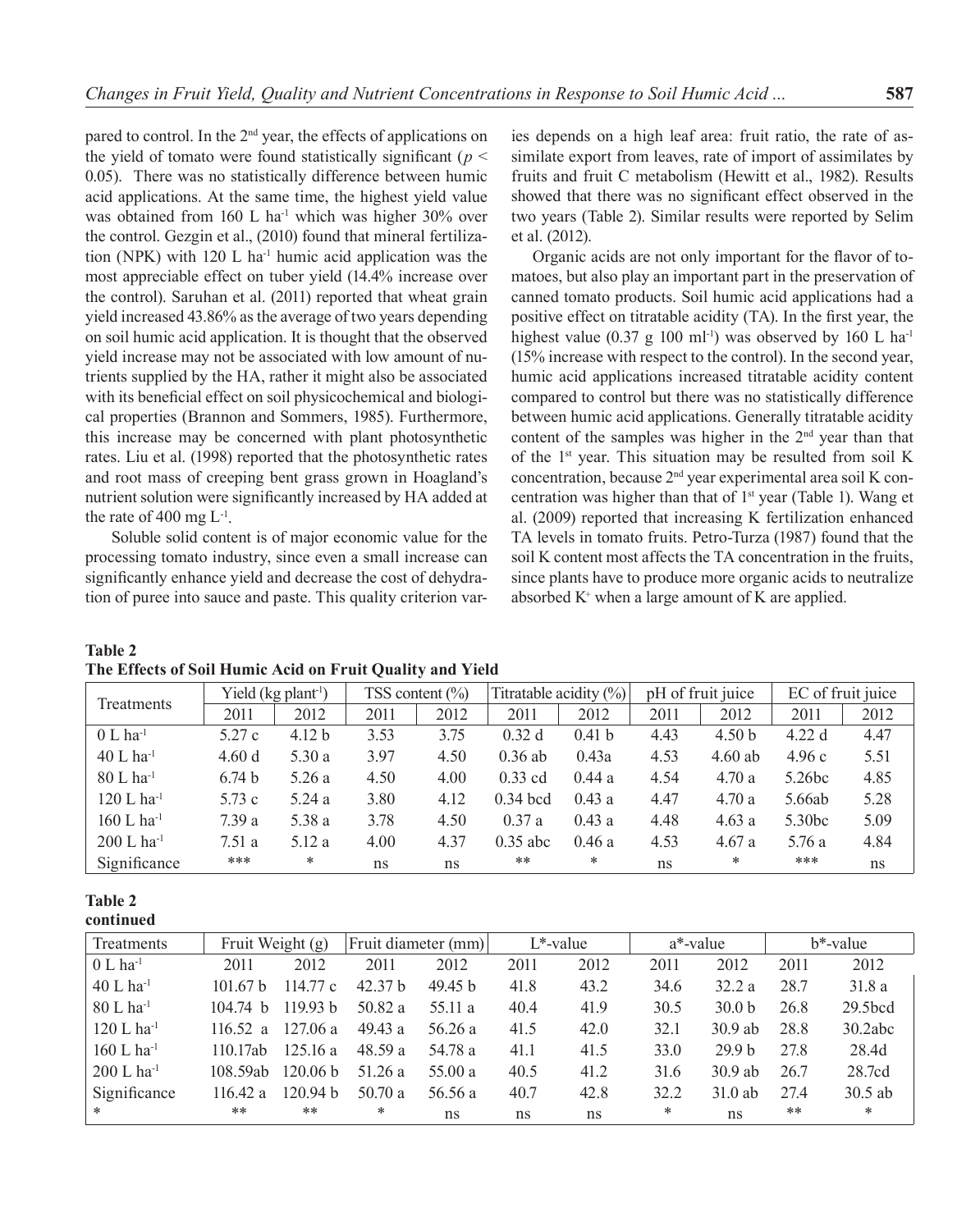Fruit juice pH is one important quality attribute of processing tomatoes because acidity influences the thermal processing conditions required for producing safe products. Humic acid applications were not found to be statistically important in the 1<sup>st</sup> year of the experiment while had a statistically significant effect on pH of the juice ( $p < 0.05$ ) in the 2<sup>nd</sup> year. pH of the juice increased slightly compared to control. The present findings show similarities with those reported by Ferrara et al. (2007).

Fruit juice EC is a flavour indicator as described by Dorais et al. (2001). Fruit juice EC ranged from 4.22 to 5.76 dS  $m^{-1}$  in the 1<sup>st</sup> year and was taken from control and 200 L ha<sup>-1</sup>, respectively. In the 2nd year, fruit juice EC was not affected by treatments.

In both years the highest and lowest fruit weight value were found with  $80$  L ha<sup>-1</sup> and control, respectively. Fruit weights of tomato increased with humic acid applications. This increase in fruit weight as a consequence of humic acid applications is probably ascribed to the uptake of mineral nutrients by tomato. Sarhan et al. (2011) reported that humic acid applications increased eggplant fruit weight.

The effect of the applications on the fruit diameter of tomato was found to be statistically significant in both years. Fruit diameter was found to be between 42.37 and 51.26 mm and was obtained from control and  $160$  L ha<sup>-1</sup> in the 1<sup>st</sup> year. In the 2nd year, fruit diameter ranged from 49.45 to 56.56 mm and was observed from control and  $200$  L ha<sup>-1</sup>, respectively. Yildirim (2007) have reported a significant enhancement in fruit diameter and length as a result of exogenous humic acid application in tomato. Vasilenko (2002) found that humates increased the average diameter of tomato fruit, increasing by 16-17 % larger than fruit from control.

Tomato fruit color is one of the most important and complex attributes of fruit quality. The complexity of tomato color is due to the presence of a diverse carotenoid pigment system. Their appearance is conditioned by pigment types and concentrations and subject to both genetic and environmental conditions (temperature, plant nutrition, fruit ripening stage) (Lopez Camelo and Gomez, 2004). According to our study results, increasing levels of humic acid did not affect skin color component. Carvajal et al. (1995) reported that foliar and soil humic acid applications were no effect on pepper color component.

**Effect of Humic Acid on Macro and Micro Element Concentration of Tomato Leaves:** The influence of the applications on the macro element concentrations of tomato leaves are given in Table 3. The N concentrations of tomato leaf were found to be statistically significant in both years. In the 1st year, the total N concentration of tomato leaves ranged from 4.47 to 5.0% within the applications and was taken from control and 80 L ha<sup>-1</sup> (an increase with respect to the control of 10.6%). In the 2<sup>nd</sup> year, a decrease in the N concentration was realized and was fixed in the range of 4.13 and 4.64%, obtaining from control and  $120$  L ha<sup>-1</sup> (11.0% increases over the control) (Table 3). This result could be attributed to the better use efficiency of applied nitrogen fertilizer in the presence of humic acid. Piccolo et al. (1992) found that the acid functionality of humic acid could stimulate the nitrate uptake by plants. The results of our study demonstrate that nitrogen uptake depends on application levels and HA decreases the absorption of nitrogen especially in higher concentrations. Adani et al. (1998) indicated that nitrogen uptake of root increased with middle dose  $(20 \text{ mg L}^{-1})$  of humic acid, but high doses (50 mg  $L^{-1}$ ) HA application resulted in decrease for nitrogen uptake of root.

The effect of humic acid applications on P concentration of leaves was highly significant in both years. In the 1st year,  $80$  L ha<sup>-1</sup> HA resulted in the highest leaf P (0.39%) concentration (20.5%, increase over the control). In the  $2<sup>nd</sup>$  year, P concentration of leaves was increase by 16.3% at 120 L ha<sup>-1</sup>.

| Table 3 |                                                                                           |
|---------|-------------------------------------------------------------------------------------------|
|         | Effect of soil humic acid application on the macro element concentration of tomato leaves |

| Humic acid<br>$(L \text{ ha}^{-1})$ | $N(\%)$ |           | $P(\%)$           |                   | $K(\%)$   |                    | Ca $\left(\frac{9}{0}\right)$ |      | $Mg(\%)$ |      |
|-------------------------------------|---------|-----------|-------------------|-------------------|-----------|--------------------|-------------------------------|------|----------|------|
|                                     | 2011    | 2012      | 2011              | 2012              | 2011      | 2012               | 2011                          | 2012 | 2011     | 2012 |
| Control                             | 4.47c   | 4.13d     | 0.31 <sub>d</sub> | 0.36 <sub>b</sub> | 3.05c     | 3.42c              | 3.72 <sub>b</sub>             | 4.77 | 1.07     | 1.52 |
| $\mid 40$                           | 4.46 bc | 4.47 ab   | $0.33$ cd         | 0.42a             | 3.25 bc   | 3.57 <sub>bc</sub> | 3.85 <sub>b</sub>             | 5.12 | 1.09     | 1.58 |
| 80                                  | 5.00a   | 4.44 b    | 0.39a             | 0.40ab            | 3.55a     | 3.63 <sub>b</sub>  | 4.21a                         | 4.78 | 1.05     | 1.42 |
| 120                                 | 4.83 ab | 4.64 a    | $0.35$ bc         | 0.43a             | 3.49a     | 3.82a              | 3.92 <sub>b</sub>             | 4.95 | 1.15     | 1.44 |
| 160                                 | 4.81 ab | $4.53$ ab | 0.36 <sub>b</sub> | 0.39ab            | 3.51a     | $3.60$ bc          | 3.94 <sub>b</sub>             | 4.89 | 1.30     | 1.55 |
| 200                                 | 4.87 a  | $4.50$ ab | 0.36 <sub>b</sub> | 0.39ab            | $3.41$ ab | $3.74$ ab          | 3.94 <sub>b</sub>             | 4.90 | 1.12     | 1.57 |
| Significance                        | ***     | **        | ***               | *                 | **        | **                 | *                             | ns   | ns       | ns   |

Means in the same column followed by the same letter are not significantly different at 5 % probability level by LSD test.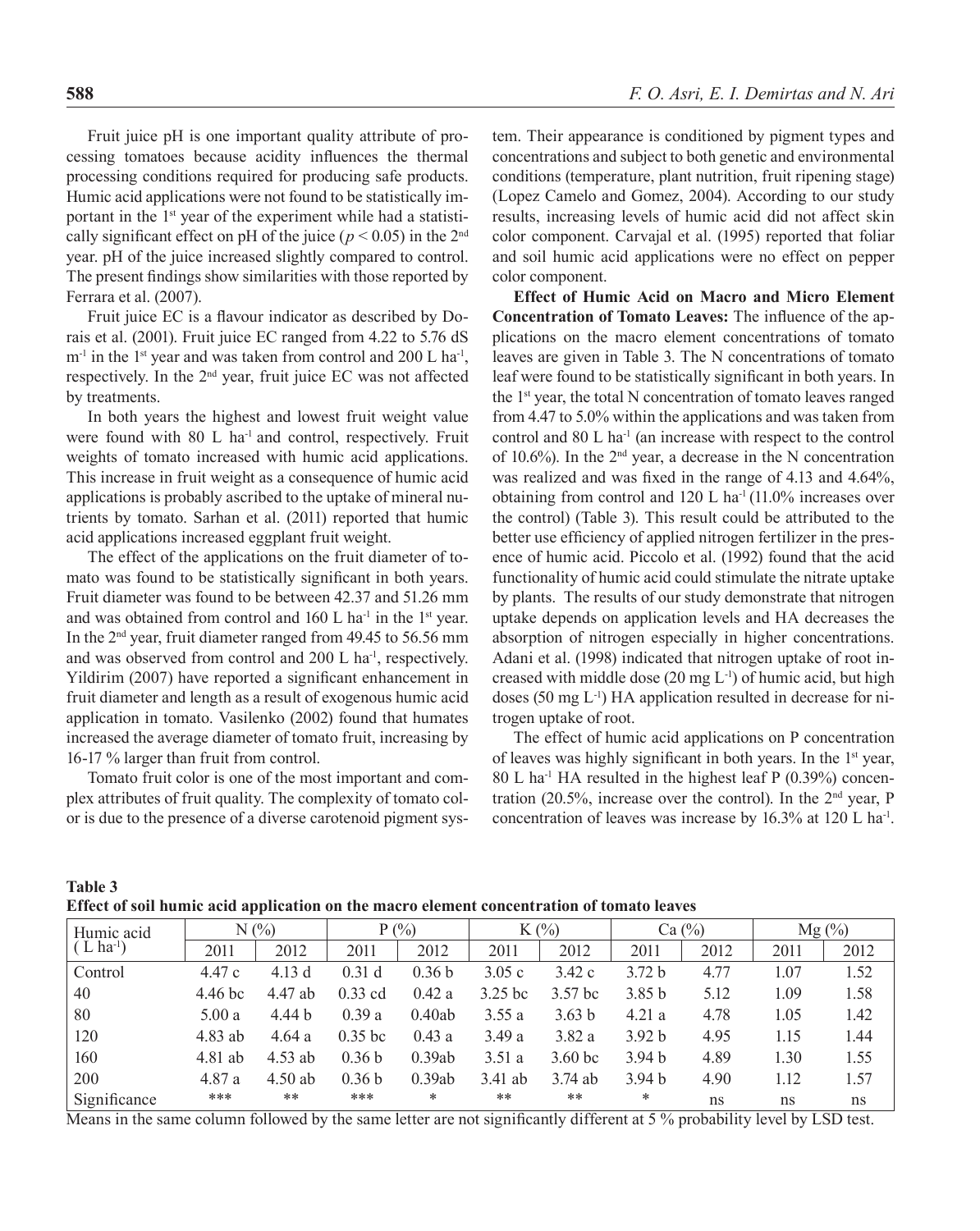Humic acid likely increases P availability and uptake by inhibiting calcium phosphate (Ca-P) precipitation rates (Grossl and Inskeep, 1991), forming phosphohumates, competing for adsorption sites and/or decreasing the number of adsorption sites by promoting dissolution of metal solid phases via chelation (Guppy et al., 2005). Wang et al. (1995) found that addition of humic acids to soil with P fertilizer significantly increased the amount of water soluble phosphate, strongly retarded the formation of occluded phosphate and increased P uptake of wheat.

Results revealed that leaf K concentration was significantly ( $p < 0.01$ ) influenced by HA applications in both years. The K concentration of tomato ranged from 3.05 to 3.55% in the  $1<sup>st</sup>$  year and was taken from control and 80 L ha<sup>-1</sup>, respectively. In the 2nd year, an increase in the K concentration was realized and was fixed in the range of 3.42 and 3.82%, obtaining from control and 120 L ha<sup>-1</sup>, respectively. According to Samson and Visser (1989) HA can induce an increase in the permeability of biomembranes for electrolytes, resulting in increased uptake of K. Humic substances modify membrane bound ATPase activity and the relation between membrane ATPase activity, H extrusion and the ion uptake suggested that humic substance influence active uptake of potassium by interfering with specific ion carrier. After the mid-levels, high doses of humic acid decreased potassium concentration of tomato. Similar findings, that HA applications caused to improve K contents of leaves but high levels lead to decrease was reported by Nikbakht et al. (2008).

The effect of humic acid on Ca concentration of leaves was highly significant and could increase it by 11.6% in the 1<sup>st</sup> year. Calcium concentration in leaves did not increase significantly in the 2nd year. Akinci et al. (2009) reported that humic acid increased bean Ca content but this boost did not significant statistically. Humic acid application was not significant on Mg concentration of tomato leaves in both years.

Table 4 shows the effect of humic acid on the micronutrients concentration of tomato leaves. The application of humic acid had no significant effect on Fe concentration of leaves in 1<sup>st</sup> year, but significant effect ( $p < 0.05$ ) was observed in the 2<sup>nd</sup> year. Compared with the control application, the Fe concentration of tomato leaves increased with all the humic acid levels. Humic substances improve the growth of roots and hair roots increases the radicle surface, and favor the uptake of elements such as K, P or Fe (Marschner, 2002). Furthermore, humic compounds possess reducing capacity and are capable of reducing Fe(III) to Fe(II) in a microbial mediated reaction (Scott et al., 1998). As plants take up Fe as Fe(II), this ability may contribute greatly to Fe uptake.

The effect of the applications on Zn concentration of tomato leaves was found to be statistically significant (*p <* 0.05) in  $1<sup>st</sup>$  year, but insignificant effect was observed in  $2<sup>nd</sup>$ year for Zn. The Zn concentration of tomato ranged from 5.77 to 9.82 mg kg<sup>-1</sup> in  $1<sup>st</sup>$  year. The beneficial effect of humic acid in soil might have prevented the formation of insoluble complexes of zinc and facilitated their uptake by plant (Chen et al., 2001). In general, the Zn concentration of samples was higher in the 2<sup>nd</sup> year than that of the 1<sup>st</sup> year. Experimental areas were different, therefore soil Zn contents indicated discrepancy. As seen Table 1, first year soil Zn content was 0.84 mg kg<sup>-1</sup> while it was 1.16 mg kg<sup>-1</sup> in  $2<sup>nd</sup>$  year.

The Mn concentration of leaves ranged from 58.33 to 76.95 mg  $kg<sup>-1</sup>$  in the 1<sup>st</sup> year and was taken from control and 80 L ha<sup>-1</sup>, respectively. In the  $2<sup>nd</sup>$  year, Mn concentration of leaves was fixed in the range of 71.57 and 81.16 mg kg-1, obtaining from control and  $40 \,$ L ha<sup>-1</sup> humic acid application, respectively. Eyheraguibel et al. (2008) found that humic substances increased Mn uptake of Maize. The treatments did not statistically significant effect on Cu concentration of tomato leaves in both years. As seen, plant Cu concentrations are sufficient in both years.

# **Table 4**

| Effect of soil humic acid application on the micro element concentration of tomato leaves |  |  |  |
|-------------------------------------------------------------------------------------------|--|--|--|
|-------------------------------------------------------------------------------------------|--|--|--|

| Humic acid<br>$(L \text{ ha}^{-1})$ | Fe $(mg kg-1)$ |          | $\text{Zn}$ (mg kg <sup>-1</sup> ) |       | $Mn$ (mg kg <sup>-1</sup> ) |          | $Cu$ (mg $kg^{-1}$ ) |        |
|-------------------------------------|----------------|----------|------------------------------------|-------|-----------------------------|----------|----------------------|--------|
|                                     | 2011           | 2012     | 2011                               | 2012  | 2011                        | 2012     | 2011                 | 2012   |
| Control                             | 115.57         | 122.84 b | 5.77 b                             | 11.57 | 58.33 b                     | 71.57 c  | 114.45               | 120.62 |
| 40                                  | 133.45         | 142.14 a | $7.37$ ab                          | 12.64 | 64.60 ab                    | 81.16 a  | 127.97               | 120.41 |
| 80                                  | 138.00         | 135.90 a | 8.52 a                             | 13.67 | 76.95 a                     | 74.32 bc | 128.92               | 135.47 |
| 120                                 | 135.07         | 137.55 a | 9.80a                              | 13.10 | 74.97 a                     | 78.96 ab | 134.25               | 140.52 |
| 160                                 | 128.87         | 140.84 a | 8.73a                              | 15.06 | 76.82 a                     | 78.91 ab | 133.60               | 137.97 |
| 200                                 | 132.42         | 139.78 a | 9.82a                              | 13.34 | 76.35a                      | 80.12 ab | 135.82               | 135.33 |
| Significance                        | öd             | *        | *                                  | ns    | *                           | *        | ns                   | ns     |

Means in the same column followed by the same letter are not significantly different at 5 % probability level by LSD test.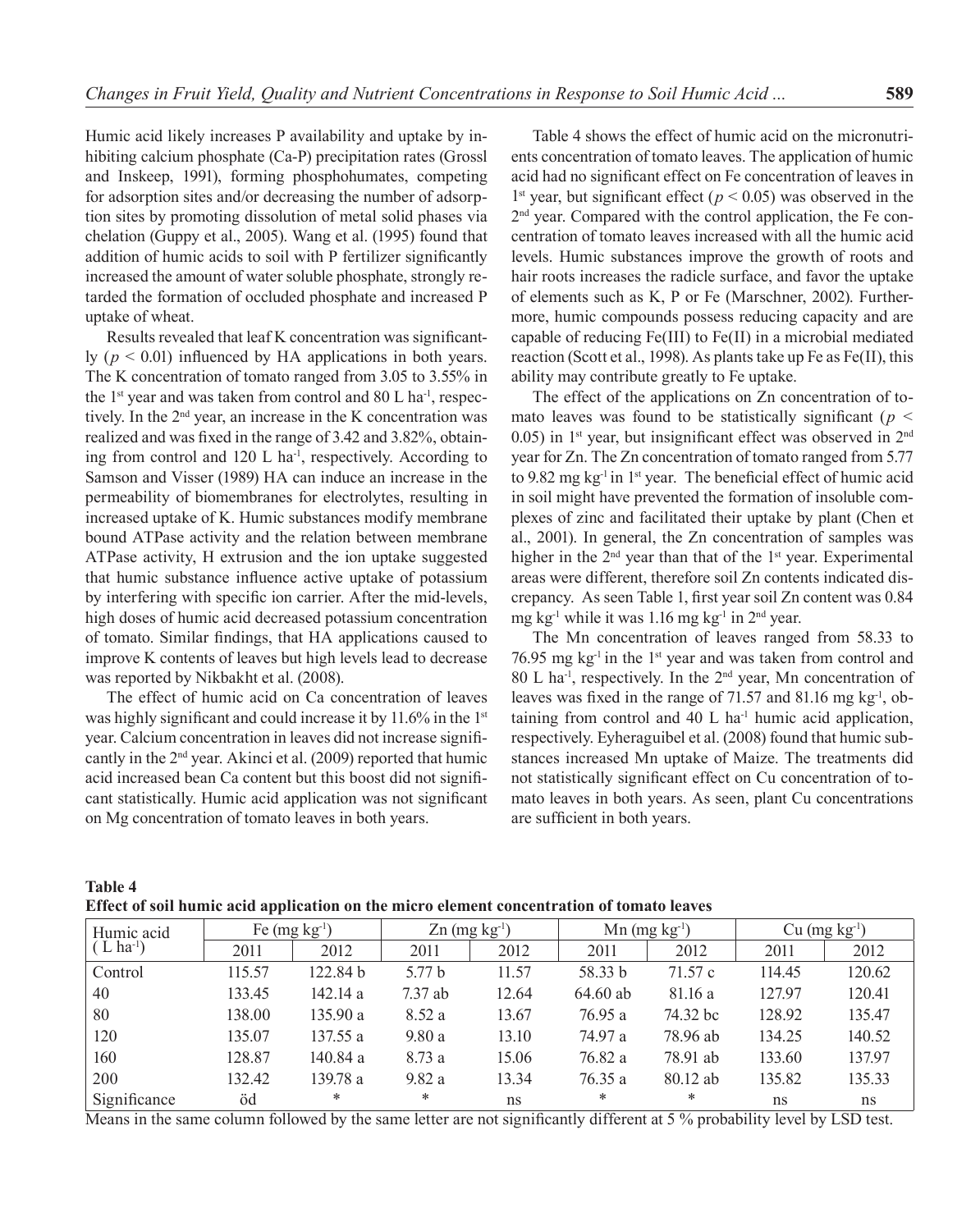### **Conclusions**

Results showed that compared with the control, humic acid applications had positive effect on yield and fruit quality criteria of tomato. Moreover, it can be stated that the results obtained suggested a better state of most nutrients uptake. Using humic acid can be considered as a way to enhance nutrients uptake combining with chemical fertilizers. It concluded that the requirement for nitrogen, phosphorus and potassium fertilizer applications may be reduced when adequate humic acids are present within the soil.

## **References**

- **Achilea, O.,** 1998. Citrus and Tomato Quality is Improved by Optimized K Nutrition. In: Improved Crop Quality by Nutrient Management. Anac, D. and P.Martin-prevel(eds). *Kluwer Academic Publishers,* pp. 19-22.
- **Adani, F., P. Genevini, P. Zaccheo and G. Zocchi,** 1998. The effect of commercial humic acid on tomato plant growth and mineral nutrition. *Journal of Plant Nutrition,* **21** (3): 561-575.
- **Akinci, S., T. Buyukkeskin, A. Eroglu and B. E. Erdogan,** 2009. The Effect of Humic Acid on Nutrient Composition in Broad Bean (*Vicia faba* L.) Roots. *Not Sci Biol.,* (1): 81-87.
- **Atiyeh, R. M., N. Arancon, C. A. Edwards and J. D. Metzger,**  2000. Influence of earthworm-processed pig manure on the growth and yield of greenhouse tomatoes. *Biosource Technology*, **75**: 175-180.
- **Bohme, M. and H. Lua,** 1997. Influence of Mineral and Organic Treatments in the Rhizosphere on the Growth of Tomato Plants. *Acta Horticulturae,* **450**: 161-168.
- **Brannon, C. A. and L. E. Sommers,** 1985. Preparation and Characterization of Model Humic Polymers Containing Organic P. *Soil Biol.Biochem*., **17** (2): 213-219.
- **Bremner, J. M.,** 1996. Total Nitrogen. In Sparks, D.L. (Ed.), Methods of Soil Analysis Chemical Methods, Part 3. Soil Science Society of America Inc., American Society of Agronomy, Madison, WI, USA, pp. 1085-1022.
- **Carvajal, M., F. Martinezsanchez and C. F. Alcaraz,** 1995. Improvement of Fruit Colour Quality of Paprika Combined Treatments of Humic Acids. *Acta Alimentaria,* **24** (4): 321-329.
- **Cemeroglu, B**., 1992. Basic Analysis Methods in fruit and Vegetables Processing Industry*. Biltav Publication*: Ankara, 381 pp.
- **Chapagain, P. B. and Z. Wiesman,** 2004. Effect of potassium magnesium chloride in the fertigation solution as partial source of potassium on growth, yield and quality of greenhouse tomato. *Scientia Horticulturae,* **99**: 279-288.
- **Chen, Y. and T. Aviad,** 1990. Effect of Humic Substances on Plant Growth. In: Humic Substances in Soil and Crop Sciences: Selected Reading, MacCarthy, P., C.E.Clapp, R.L.Malcolm and P.R. Bloom (Eds). Soil Science Society American., Madison, WI., pp. 161-187.
- **Chen, Y., H. Magen and C. E. Clapp,** 2001. Plant growth stimulation by humic substances and their complexes with iron. pp.1- 14In: Proceedings of the Dalia Greidinger Symposium, Lisbon, Portugal. The International Fertilizer Society.
- **Dorais, M., A. Papadopoulos and A. Gosselin,** 2001. Greenhouse Tomato Fruit Quality. *Horticultural Review*, **26:** 239-350.
- **Eyheraguibel, B., J. Sivestre and P. Morard,** 2008. Effects of humic substances derived from organic waste enhancement on the growth and mineral nutrition of maize. *Bioresource Technology*, **99** (10): 4206-4212.
- **Fagbenro, J. A. and A. A. Agboola,** 1993. Effect of Different Levels of Humic Acids on the Growth and Nutrient Uptake of Teak Seedlings. *Journal of Plant Nutrition*, **16** (8): 1465-1483.
- **Ferrara, G., A. Pacifico, P. Simeone and E. Ferrara,** 2007. Preliminary Study on The Effects of Foliar Applications of Humic Acids on 'Italia' Table Grape. XXX<sup>th</sup> World Congress of Vine and Wine. www.oiv2007.hu/documents
- **Gezgin, S., N. Dursun and F. Gökmen,** 2010. Effect of Applications Different Amounts of K-Humat Treatments on Yield and Quality of Sugar Beet. 1. Congress of National Soil and Water. Pp. 250-258.
- **Guppy, C. N., N. W. Menzies, P. W. Moody and F. P. C. Blamey,**  2005. Competitive Sorption Reactions between Phosphorus and Organic Matter in Soil: A Review. *Australian Journal of Soil Science*, **43**: 189-202.
- **Grossl, P. R. and W. P. Inskeep,** 1991. Precipitation of Dicalcium Phosphate Dehydrate in The Presence of Organic Acids. *Soil Science Society of America Journal,* **55**: 670-675.
- **Hewitt, J. D., M. Dinar and M. A. Stevens,** 1982. Sink Strenght of Fruits of Two Tomato Genotypes Differing in Total Fruit Solids Content. *Journal of the American Society for Horticultural Science,* **107**: 896-900.
- **Kacar, B. and A. Inal,** 2008. Plant Analyses. *Nobel Pres* No: 1241  $(Tr)$ .
- **Liu, C. H., R. J. Cooper and D. C. Bowman,** 1998. Humic Acid Application Affects Photosynthesis, Root Development and Nutrient Content of Creeping Bent Grass. *HortScience*, **33** (6): 1023-1025.
- **Lopez Camelo, A. F. and P. A. Gomez,** 2004. Comparison of color indexes for tomato ripening. *Horticultura Brasileira*, **22**: 534-537.
- **Marschner, H.,** 2002. Mineral Nutrition of Higher Plants. Institute of Plant Nutrition University of Hohenheim Federal Republic of Germany. *Academic Press.*
- **Nikbakht, A., M. Kafi, M. Babalar, Y. P. Xia, A. Luo and N. Etemadi,** 2008. Effect of Humic Acid on Plant Growth, Nutrient Uptake, and Postharvest Life of Gerbera. *Journal of Plant Nutrition*, **31**: 2155-2167.
- **Padem, H. and A. Ocal,** 1998. Effects of Humic Acid Applications on Yield and Some Characteristics of Processing Tomato. *ISHS Acta Horticulturae* 487: VI International Symposium on Processing Tomato & Workshop on Irrigation & Fertigation of Processing Tomato
- Petro-Turza, M., 1987. Flavor of Tomato and Tomato Products. *Food Reviews International,* **2**: 309-351.